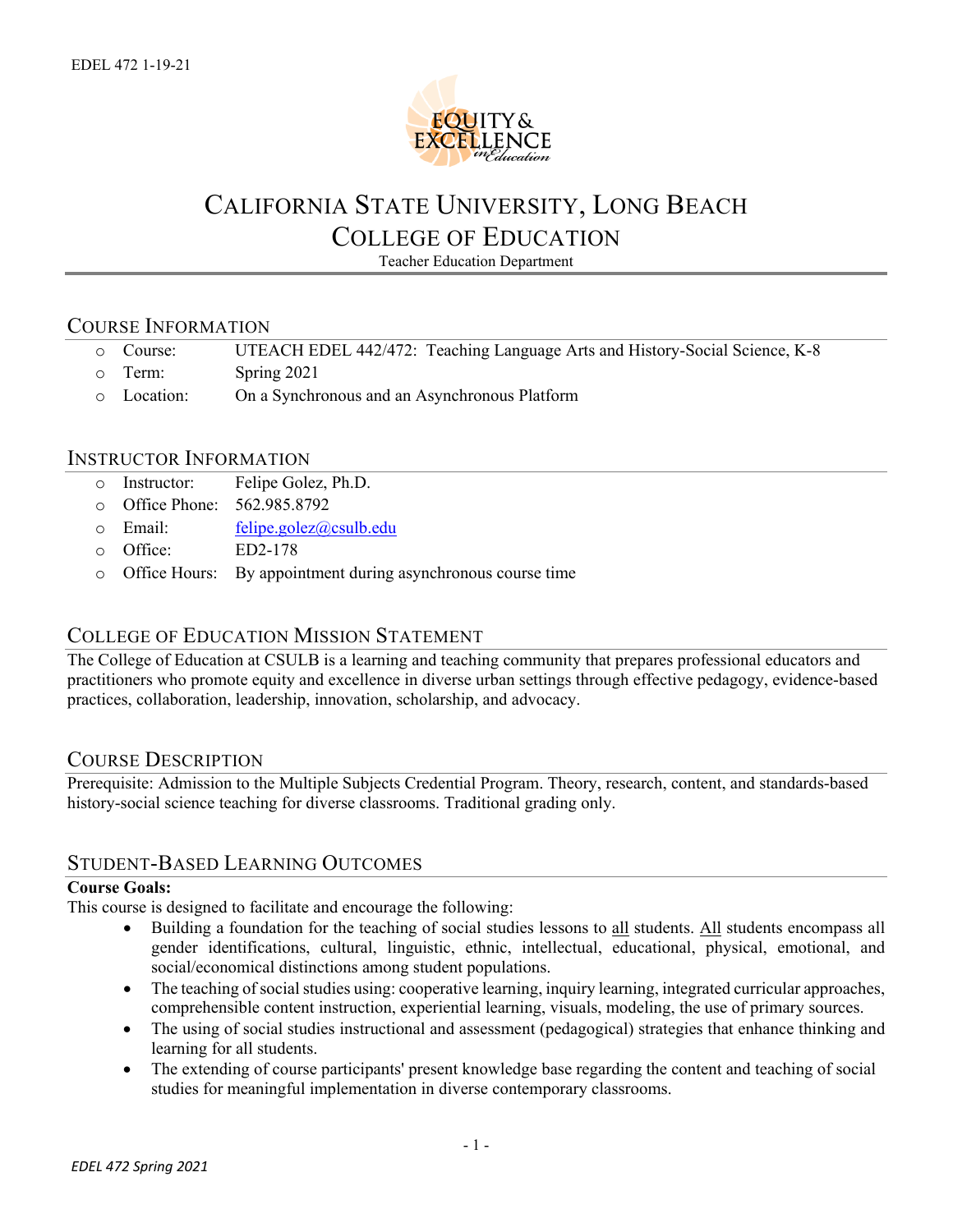#### EDEL 472 1-19-21

- To collaboratively move all course participants forward along the professional teacher development continuum.
- The uncovering of the rich, inclusive teaching possibilities located within the social studies content area.

#### **Course Content:**

The following represents content covered in this course:

- How to plan and design a comprehensible, inclusive, integrated social studies lesson and unit.
- Social studies teaching strategies applicable to all students including linguistically and culturally diverse students as well as students with special needs.
- Instructional and curriculum considerations regarding the *History and Social Science Framework for California Public Schools* and other social studies content standards.
- Designing social studies citizenship instruction to facilitate classroom management.
- Research and inquiry approaches for future teachers to use with their inquisitive students.
- Basics in developing a cooperative learning approach to teaching social studies.
- How to integrate other curricular areas with social studies content and processes.
- How to take advantage of a social studies "teachable moment."
- How to use Visual and Performing Arts (VPA) as a vehicle for teaching social studies.
- How to use primary sources and historical realia for teaching social studies.
- Using technology to support and enhance the teaching of social studies to all students.
- Making History, Current Events, Geography, Anthropology, Economics, Political Science and Sociology into meaningful disciplines for all students.

#### *This content is subject to change depending on course and class dynamic*

### COURSE REQUIREMENT ALIGNMENT

The requirements for this course have been aligned with the Teaching Performance Expectations (TPEs). The chart below identifies each of the TPEs that are introduced, practiced, or mastered in this course.

| TPE Domain/CSTP                    | TPE.           | Description                                    |
|------------------------------------|----------------|------------------------------------------------|
| A – Making Subject Matter          |                | Specific Pedagogical Skills for Subject Matter |
| Comprehensible to Students         |                | Instruction                                    |
| $B -$ Assessing Student Learning   | $\overline{2}$ | Monitoring Student Learning During             |
|                                    |                | Instruction                                    |
|                                    | 3              | Interpretation and Use of Assessments          |
| C - Engaging and Supporting        | $\overline{4}$ | <b>Teaching English Learners</b>               |
| <b>Students in Learning</b>        | 5              | <b>Student Engagement</b>                      |
|                                    | 6              | Developmentally Appropriate Tchg. Pract.       |
|                                    |                | <b>Teaching English Learners</b>               |
| $D$ – Planning Instruction and     | 8              | Learning about Students                        |
| Designing Learning Experiences     | 9              | <b>Instructional Planning</b>                  |
| for Students                       |                |                                                |
| $E -$ Creating and Maintaining     | 10             | <b>Instructional Time</b>                      |
| <b>Effective Environments for</b>  | 11             | Social Environment                             |
| <b>Student Learning</b>            |                |                                                |
| $F$ – Developing as a Professional | 12             | Professional, Legal and Ethical Obligations    |
| Educator                           |                | Professional Growth                            |
|                                    | 13             |                                                |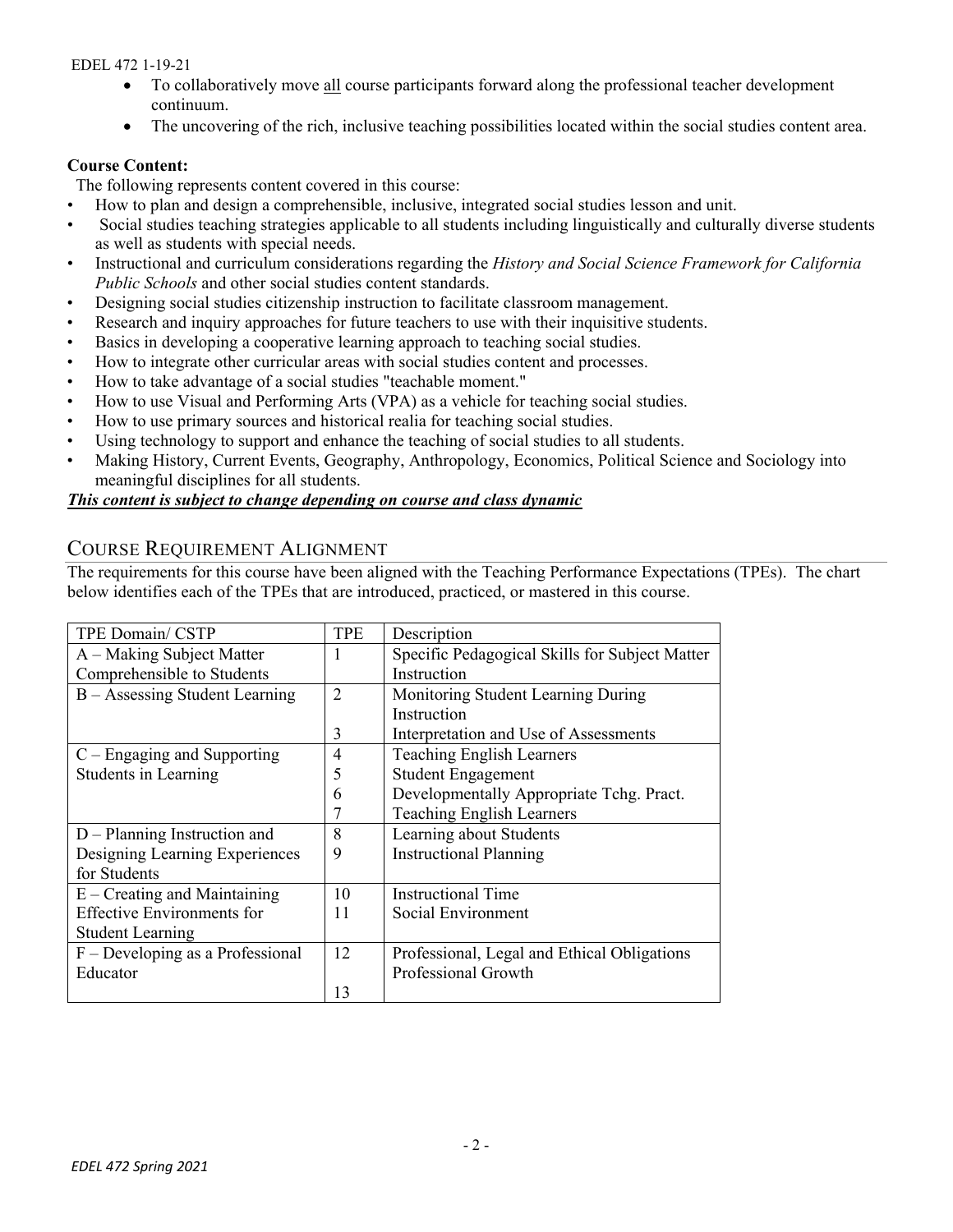# MODE OF DELIVERY AND TECHNICAL REQUIREMENTS

This course is conducted entirely through Alternative Modes of Instruction, using both synchronous online and asynchronous learning. Students will access the course material and activities on **BeachBoard** and are required to participate in synchronous class meetings via [Zoom.](https://csulb.zoom.us/meeting) All students must have access to a computer or other device with Internet functionality to access BeachBoard and Zoom, participate in class activities, and complete assignments. Students must also have access to Internet sufficient to interact in synchronous meetings.

Students who experience unexpected technical issues for a class session or assignment will be provided with the opportunity to make up missed work. Students who experience technical issues during a synchronous meeting or with an assignment should email me as soon as possible to let me know.

• To access this course on BeachBoard and [Zoom,](https://csulb.zoom.us/meeting) students will need access to the Internet and a supported web browser (Safari, Google Chrome or Firefox). Log in t[o BeachBoard](https://bbcsulb.desire2learn.com/) with your CSULB Campus ID and BeachID password. Once logged in, you will see the course listed in the My Courses widget; click on the title to access the course. To access Zoom, firs[t install the latest version](https://zoom.us/download) of the Zoom app on your device. Use the link provided and/or sign in using your CSULB Campus ID and BeachID password via Single Sign On to create or join a Zoom session. If students need technical assistance during the course or would like to report a technical issue with BeachBoard or Zoom, they should contact the [Technology Help Desk](https://www.csulb.edu/academic-technology-services/academic-technology-resources-for-students) or [ATS Resources for Students](https://www.csulb.edu/academic-technology-services/academic-technology-resources-for-students)

The university is expected to provide an in-person computer lab in the University Student Union during 2020- 21 and the opportunity to borrow laptops and/or wi-fi hotspots, if needed. The university will send communications directly to students regarding accessing these resources.

# SIGNATURE ASSIGNMENT REQUIREMENT

The Department of Teacher Education did require students in all methods courses and student teaching (EDEL 442, 452, 462, 472, 475 and 482) to subscribe to the web-based program, TaskStream. All Teacher Education candidates will complete designated "signature assignments" from each course but it will "no longer" be on Taskstream.

The signature assignments will be a demonstration of your knowledge, skills and professional dispositions according to the Teaching Performance Expectations (TPEs) required by the California Commission on Teacher Credentialing (CCTC) Teaching Performance Assessment. The signature assignment record will also provide the Department of Teacher Education with program assessment data to address State (CCTC) accreditation agency requirements.

The Department of Teacher Education recommends that students stay informed as to the process that will replace Taskstream in the future.

**Signature Assignment for EDEL 472:** Candidates develop a standards-based summative assessment for a complete instructional unit. They will be assessing student learning for a unit as well as progress toward a standard.

Candidates describe the following: 1) common core state standards and history-social science standards that are being evaluated; 2) student outcomes being addressed; 3) what students will do for the assessment; 4) assessment instructions as presented to students; 5) criteria candidates will use to evaluate student learning; and 6) adaptations and modifications for EL and special needs students.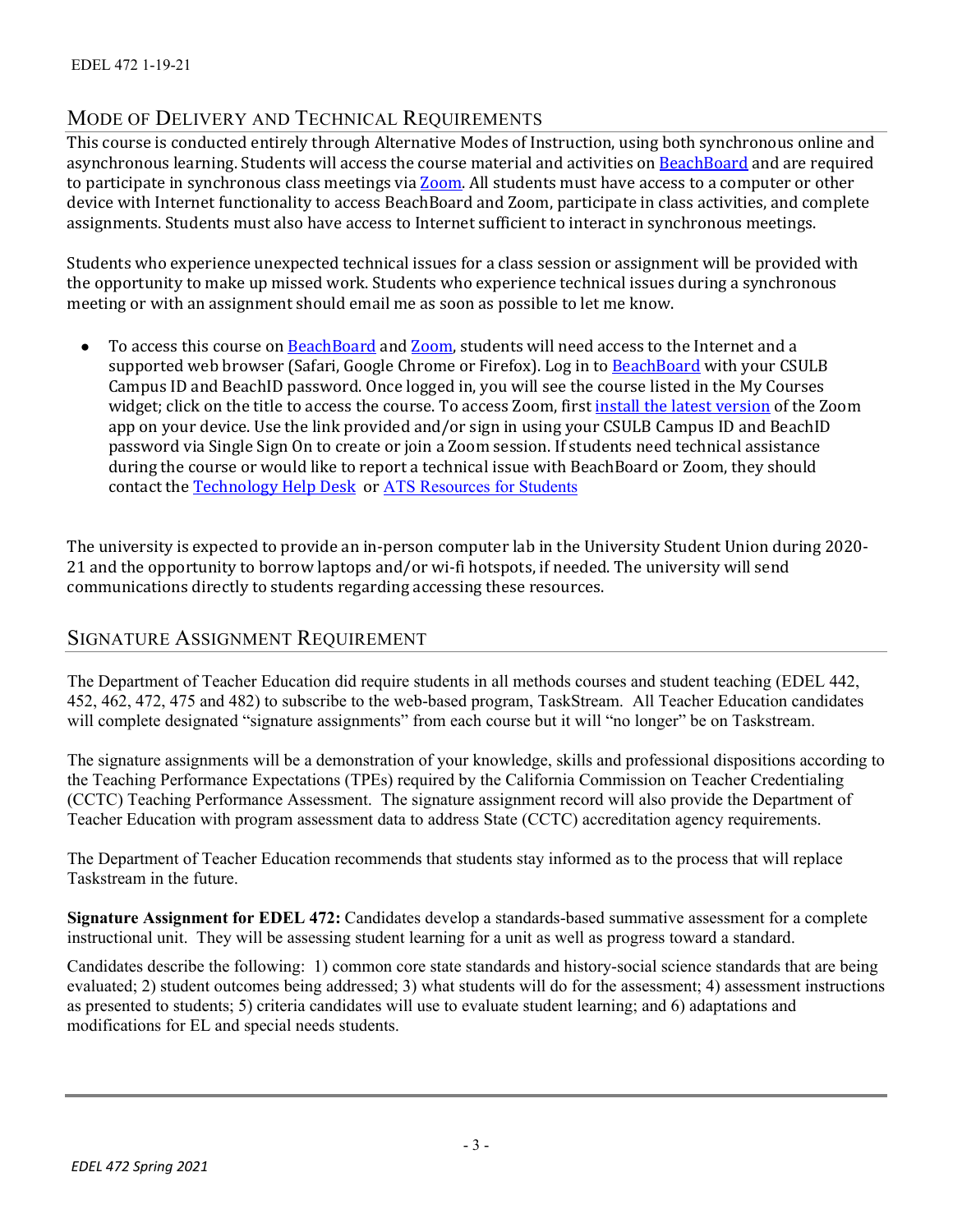California State Department of Education (2016). *History Social Science Framework for California Public Schools.*  Sacramento: Bureau of Publication Sales. Download required pages at <https://www.cde.ca.gov/ci/hs/cf/hssframework.asp>

Also in Beachboard Content for this course

Articles and links that will be posted on Beachboard.

# COURSE ASSIGNMENTS & POLICIES

#### **CLASS PARTICIPATION**

It is expected that assigned work and participation will represent a graduate student level, academic quality. Consequently, it is expected that students will:

- Attend all class sessions
- Read all assigned material
- Actively participate in course activities
- Complete assignments on time.

In addition, all students are expected to actively engage in a sharing of resources, ideas, and experiences for purposes of collaboratively enriching the learning experiences of all class participants. Though it is anticipated that disagreement with the perspectives of fellow course participants may occur, projecting that disagreement upon another's presence, person or culture is not acceptable. This course's design is intentionally inclusive, collaborative, and insists upon an open forum for the sharing of diverse ideas and perceptions.

#### **ATTENDANCE**

One class absence is permitted without penalty. All other absences, no matter the reason, may result in a loss of course points. There will be no distinction between excused and unexcused absences, so there is no need to contact me before a class to explain your absence or request permission. If you miss a class session, it is your responsibility to obtain the notes, assignments, and any changes to the syllabus or course calendar from a student colleague. This applies to both synchronous and asynchronous classes

*Class tardies, use of cell phones, texting devices or personal searching and messaging on laptops during class will result in a loss of attendance and/or participation points. If you have an emergency contact you need do it outside of class time or use appropriate digital communication etiquette.*

#### **BEACHBOARD**

If you have not already done so, please familiarize yourself with BeachBoard. This syllabus, readings, and electronic versions of course documents, and other relevant material will be posted there. I will also post assignments and announcements on BeachBoard and plan to use the Grade Book function. If you need help checking your grades, go to the gradebook function at: [Student BeachBoard Support](http://www.csulb.edu/academic-technology-services/instructional-design/student-support/student-beachboard-support) You should check BeachBoard regularly (at least once per week) for course information. **Most Assignments will be turned in using Beachboard Dropbox.**

#### **EMAIL**

Please make sure that your BeachBoard account has your most up-to-date email address. Please check your email regularly and keep your email address current.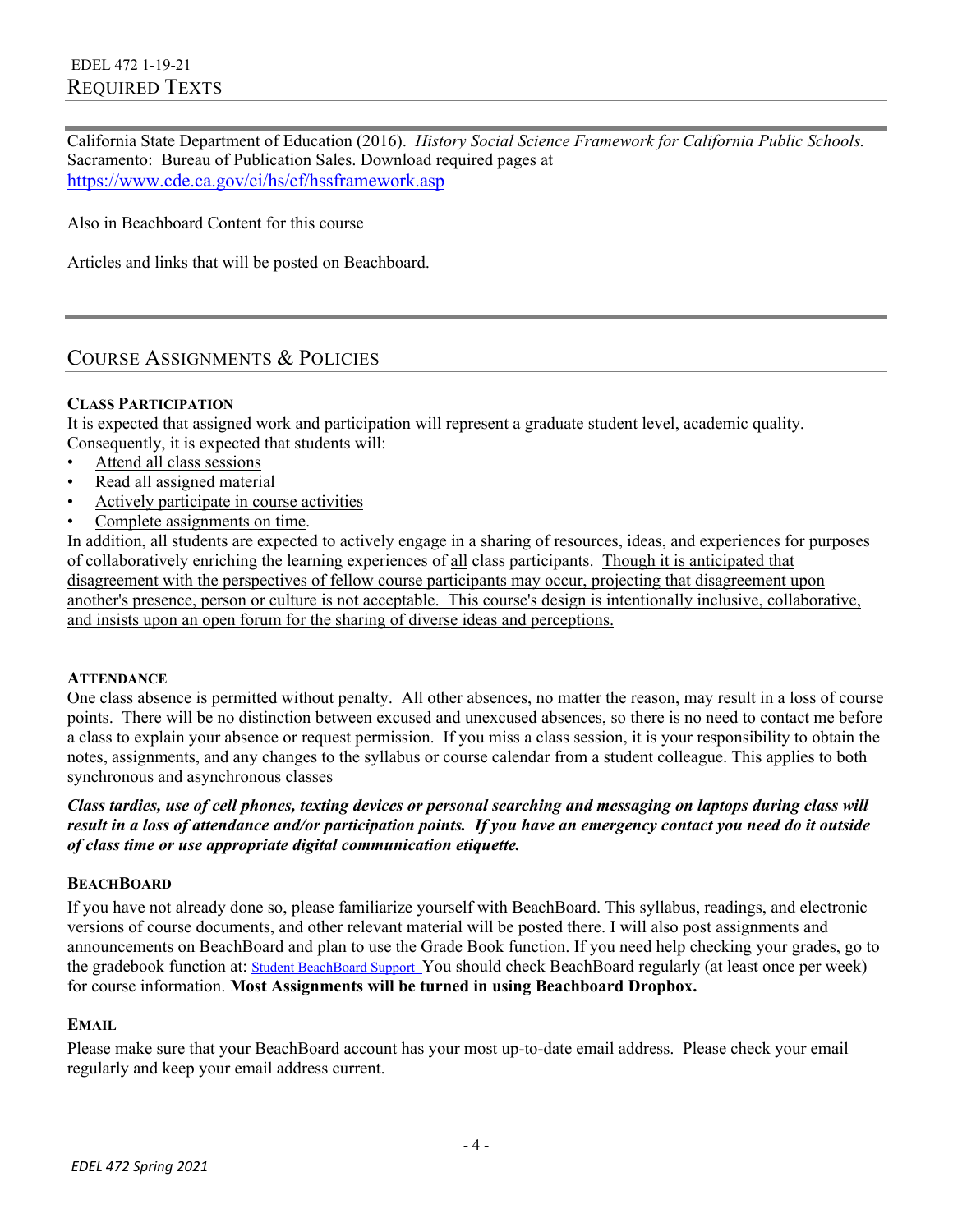#### EDEL 472 1-19-21

#### **Assignments**

Students will be required to complete assignments incorporating course-related content, readings and activities. These are often sharing information related to this course (readings, lectures, activities) and the field (classroom) experiences. Assignments will have an individual or cooperative format. All assignments must be typed or word-processed in at least a 12-point font. **Please turn in all assignments using Beachboard dropbox**

#### **Thematic Unit**

You will **cooperatively** develop a 6 to 8 lesson Social Studies/Language Arts, grade level appropriate thematic unit. The unit will constitute a "culminating project" for the course. This is an opportunity to use your course knowledge to put together a series of coherent, connected lessons designed to help students learn meaningful, important, and developmentally appropriate social studies content. You will receive more detailed information regarding the different aspects of this thematic unit throughout the semester. Components and lessons connected with thematic units will be progressively assembled throughout the semester. Unit lesson plans and other components will be submitted throughout the semester, in addition to weekly assignments. All written portions of these lessons and components must be typed or word-processed. Portions of units may also be presented or taught during the semester. A final unit, course culminating, share-fair exhibition of your unit may be required and may represent a portion of your final grade.

#### **Field Experiences and Reflection Journal (this is built into program for UTEACH)**

#### *There is an expectation of 10 field experience hours during social studies teaching times. It would be great if parts of the unit are taught by future teachers in your grade level team.*

After every field experience, future teachers will write a reflection of their experience. As the end of the semester they will turn in the collection of reflections in a journal format.

#### **Classroom Exhibition of Knowledge**

During the semester students will exhibit lessons from their unit by teaching lessons from the unit and/or by doing a presentation on the thinking surrounding lessons from their unit.

#### **Grading**

Course performance will be assessed as follows:

- 1. 15 % Class attendance, punctuality
- 2. 15 % Active participation in course activities and discussions.
- 3. 25% Assignments incorporating course related content.
- 4. 30% Designing, developing and presenting **cooperative (group)** thematic units.
- 5. 15% Field Experience Journals and Signature Assignment

#### *You may check your grades on Beachboard if you need help to do this go to and click on gradebook*

*at:* [STUDENT BEACHBOARD SUPPORT](http://www.csulb.edu/academic-technology-services/instructional-design/student-support/student-beachboard-support)

#### *THIS COURSE WILL BE CONDUCTED IN A HIGHLY COOPERATIVE FORMAT, STUDENTS WHO ENROLL IN THIS CLASS AGREE TO PARTICIPATE AND ENGAGE IN COLLABORATIVE LEARNING SHARED GRADING EXPERIENCES.*

#### STATEMENT REGARDING STUDENTS WITH DISABILITIES

*Students with a disability or medical restriction who are requesting a classroom or academic accommodation should contact the Bob Murphy Access Center (BMAC) located in the Student Success Center, #110, or by phone at 562-985- 5401 or via email at* [BMAC@csulb.edu](mailto:BMAC@csulb.edu)*. The BMAC will work with the student to identify a reasonable accommodation in partnership with appropriate academic offices and medical providers. We encourage students to reach out to BMAC as soon as possible. It is the student's responsibility to notify the instructor in advance of the need for accommodation related to a university-verified disability.*